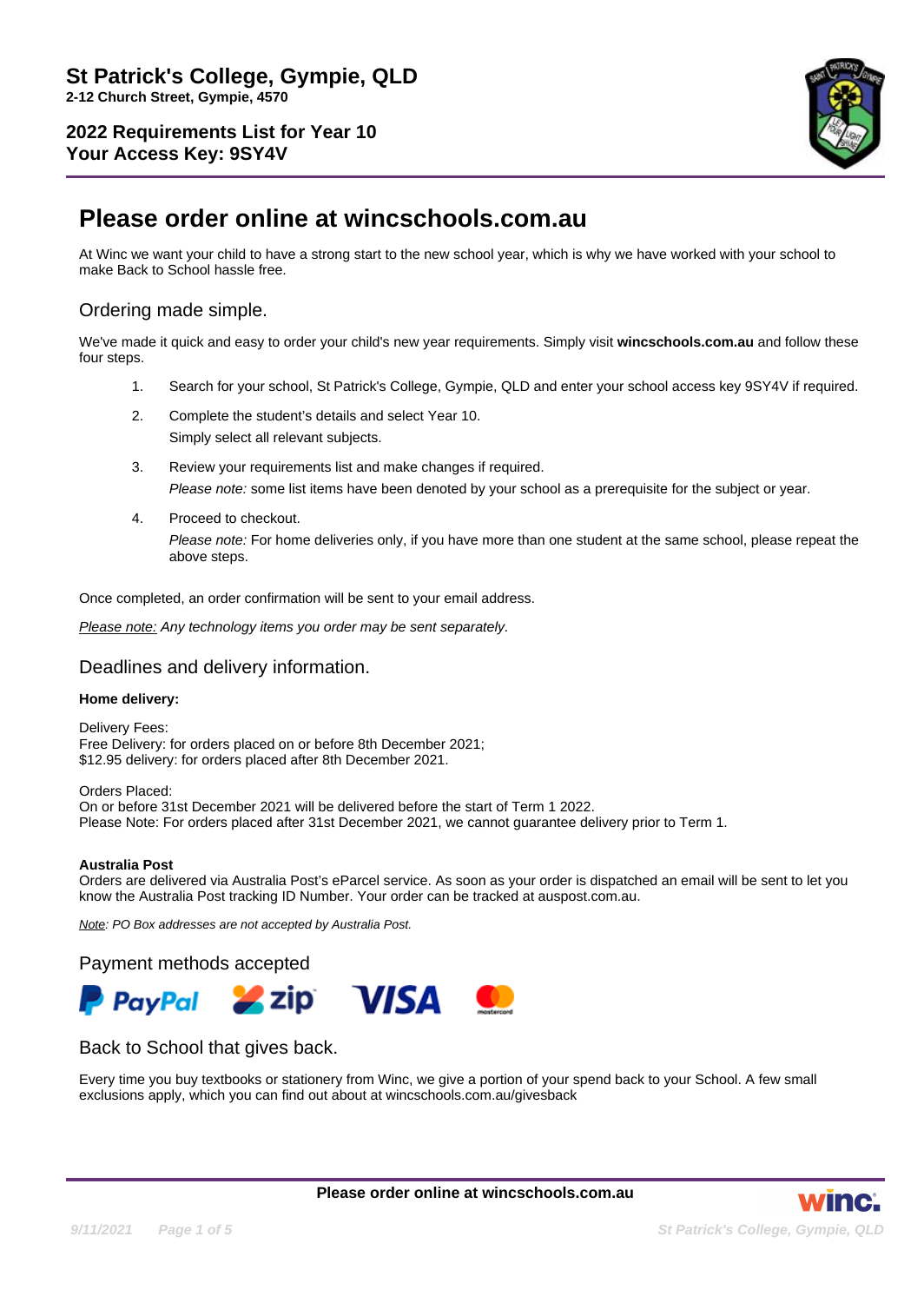

# Have a question?

For assistance with your order, returns and refunds and delivery information, or for a general enquiry, please visit **wincschools.com.au/helpcentre**

To view our full terms and conditions, please visit wincschools.com.au/termsandconditions.

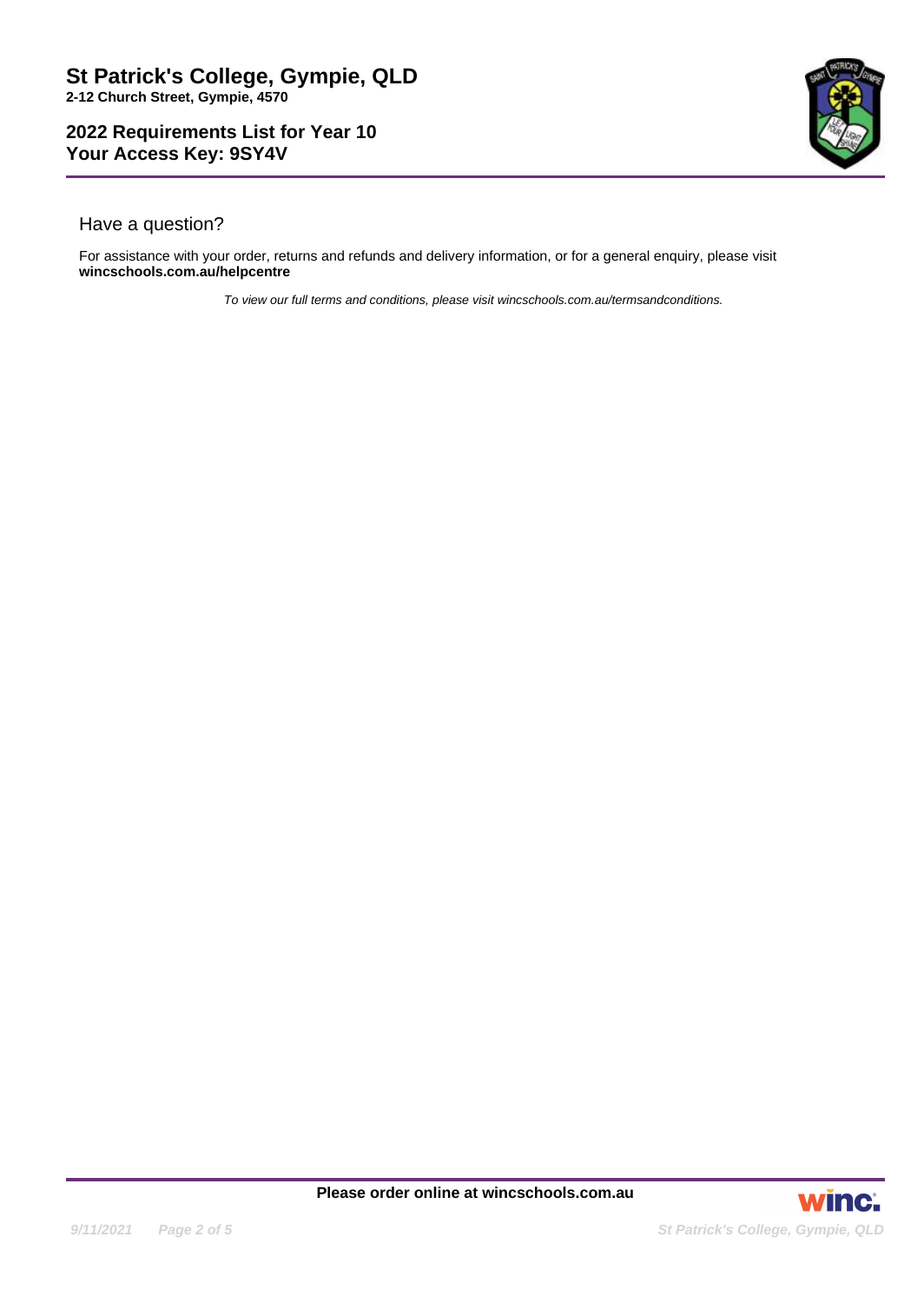

|                     | <b>QTY ITEMS</b>                                                                                                                                                                                                                                     | <b>UNIT PRICE</b> |                                                 | <b>QTY ITEMS</b>                                                                  | <b>UNIT PRICE</b> |
|---------------------|------------------------------------------------------------------------------------------------------------------------------------------------------------------------------------------------------------------------------------------------------|-------------------|-------------------------------------------------|-----------------------------------------------------------------------------------|-------------------|
| *General            |                                                                                                                                                                                                                                                      |                   | *General                                        |                                                                                   |                   |
| subject book.       | Celco Math Set includes semi-circular 180 degree protractor<br>(no-needle point) and set squares, which can be purchased<br>separately. The Maths set and calculator can be carried over<br>from year 9. Please purchase individual books, NOT one 5 |                   | <b>Biology</b>                                  | $\Box$ 1 25085720 Winc Staples 26/6 Box<br>1000                                   | \$1.32            |
|                     | $\Box$ 1 18787525 Sharp EL531THBW<br>Scientific Calculator Black/White                                                                                                                                                                               | \$24.53           | <b>Elective Subject</b>                         |                                                                                   |                   |
|                     | Carried over from Year 9                                                                                                                                                                                                                             |                   |                                                 | $\Box$ 1 25093510 Winc Exercise Book<br>A4 8mm Ruled Red Margin<br>56gsm 64 Pages | \$0.97            |
|                     | $\Box$ 1 86535106 Celco 0039930 No.909<br>Maths Set Tin 8 Piece                                                                                                                                                                                      | \$11.55           |                                                 |                                                                                   |                   |
|                     | Carried over from Year 9                                                                                                                                                                                                                             |                   | <b>Business</b>                                 |                                                                                   |                   |
|                     | $\Box$ 2 18960577 PaperMate Inkjoy<br>Capped Ballpoint Pen Medium<br>1.0mm Blue Each                                                                                                                                                                 | \$0.47            | <b>Elective Subject</b>                         |                                                                                   |                   |
|                     | $\Box$ 2 18960576 PaperMate Inkjoy<br>Capped Ballpoint Pen Medium<br>1.0mm Black Each                                                                                                                                                                | \$0.47            |                                                 | $\Box$ 1 25093510 Winc Exercise Book<br>A4 8mm Ruled Red Margin<br>56gsm 64 Pages | \$0.97            |
|                     | $\Box$ 2 18960578 PaperMate Inkjoy<br>Capped Ballpoint Pen Medium<br>1.0mm Red Each                                                                                                                                                                  | \$0.47            |                                                 | $\Box$ 1 07248002 Winc Display Book A4<br>Refillable 20 Pocket Black              | \$2.42            |
|                     | $\Box$ 2 25091884 Sharpie Yellow Fluo<br>XL Highlighter Chisel Tip                                                                                                                                                                                   | \$1.32            | <b>Chemistry</b>                                |                                                                                   |                   |
|                     | $\Box$ 6 25095990 Staedtler Natural Hb<br>Pencil Each                                                                                                                                                                                                | \$0.51            | <b>Elective Subject</b>                         | $\Box$ 1 25097610 Winc Exercise Book                                              | \$0.77            |
|                     | $\boxed{\phantom{0}}$ 1 25133140 Micador Coloured<br>Pencils Pack Of 12                                                                                                                                                                              | \$2.61            |                                                 | A4 5mm Graph 56gsm 96 Pages                                                       |                   |
| $\Box$ 1            | 25093627 Winc Polished Wooden                                                                                                                                                                                                                        | \$0.62            | <b>Civics &amp; Citizenship (Legal Studies)</b> |                                                                                   |                   |
|                     | Ruler 30cm - Measurement in CM<br>and MM                                                                                                                                                                                                             |                   | <b>Elective Subject</b>                         |                                                                                   |                   |
|                     | 2 86515086 Bostik Glu Stik 35g                                                                                                                                                                                                                       | \$3.63            |                                                 | $\Box$ 1 25093510 Winc Exercise Book                                              | \$0.97            |
| ⊔<br>$\overline{1}$ | 18894989 Westcott Student<br>Antimicrobial Scissors 6 Inch<br><b>Assorted Colours</b>                                                                                                                                                                | \$2.09            |                                                 | A4 8mm Ruled Red Margin<br>56gsm 64 Pages                                         |                   |
|                     | $\Box$ 1 27633000 Winc Eraser PVC-Free<br><b>Standard Office Each</b>                                                                                                                                                                                | \$0.40            | Design & Technology (Engineering & Materials)   |                                                                                   |                   |
|                     | $\boxed{\phantom{1}}$ 1 66681600 Winc Pencil Sharpener<br>Metal Double Hole                                                                                                                                                                          | \$1.98            | <b>Elective Subject</b>                         | $\Box$ 1 07248002 Winc Display Book A4                                            | \$2.42            |
|                     | $\boxed{\phantom{0}}$ 1 25090968 Winc Handy Pouch<br>Plastic Pencil Case Mesh Zip 345                                                                                                                                                                | \$3.30            |                                                 | Refillable 20 Pocket Black<br>Design & Technology (Food & Materials)              |                   |
|                     | x 240 mm A4 Clear                                                                                                                                                                                                                                    |                   |                                                 |                                                                                   |                   |
|                     | $\boxed{\phantom{0}}$ 1 19016197 Verbatim Urban<br><b>Headgear Earbuds</b>                                                                                                                                                                           | \$5.90            | <b>Elective Subject</b>                         |                                                                                   |                   |
|                     | Carried over from Year 9                                                                                                                                                                                                                             | \$7.70            |                                                 | $\Box$ 2 25093510 Winc Exercise Book<br>A4 8mm Ruled Red Margin                   | \$0.97            |
|                     | $\Box$ 1 25090576 Winc Premium Plastic<br>Half Strip Front Load Stapler<br>Black                                                                                                                                                                     |                   |                                                 | 56gsm 64 Pages                                                                    |                   |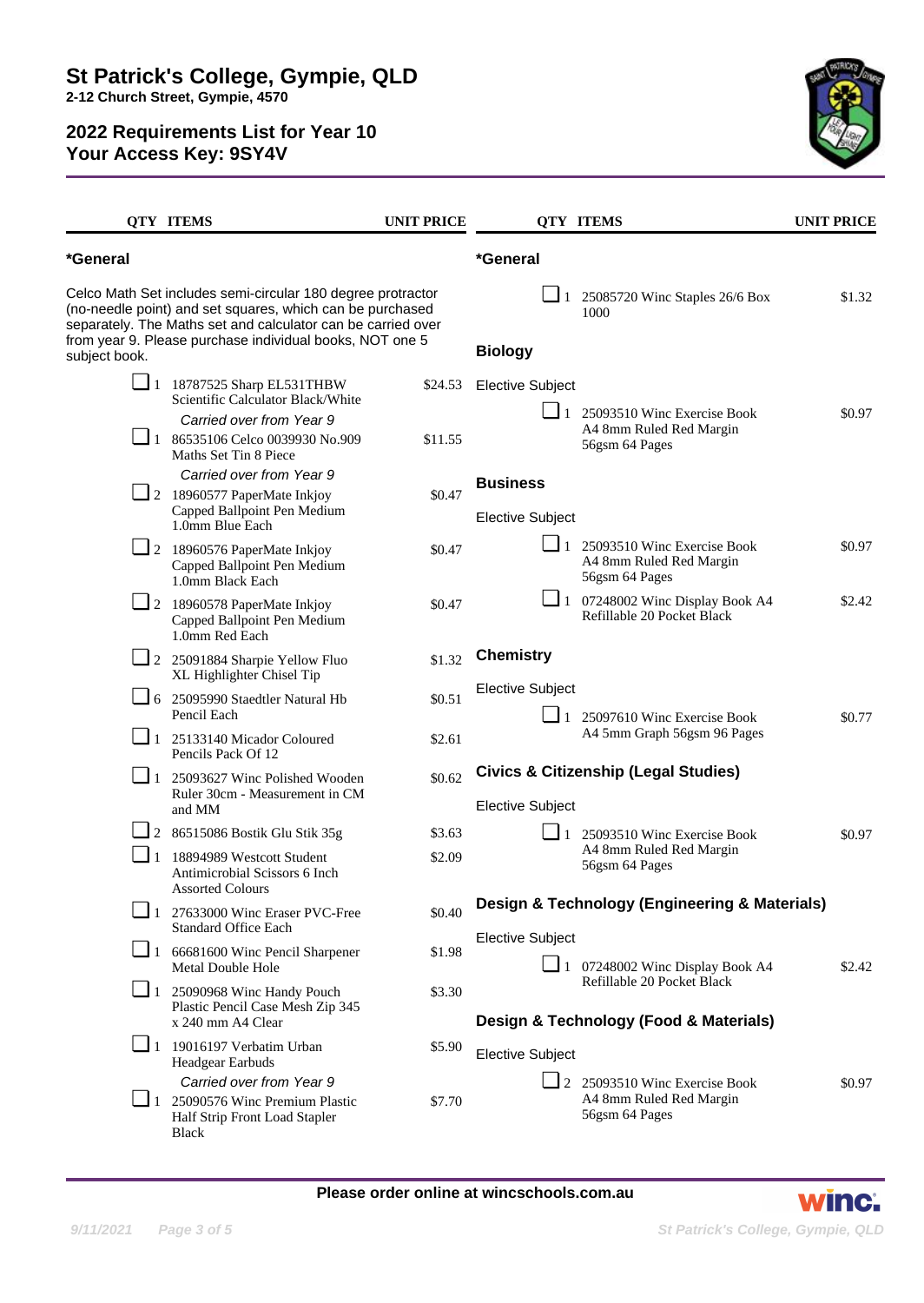

|                                             |  | <b>QTY ITEMS</b>                                                                                      | <b>UNIT PRICE</b>                                               |                         |                | <b>QTY ITEMS</b>                                                                                 | <b>UNIT PRICE</b> |
|---------------------------------------------|--|-------------------------------------------------------------------------------------------------------|-----------------------------------------------------------------|-------------------------|----------------|--------------------------------------------------------------------------------------------------|-------------------|
| Design & Technology (Food & Materials)      |  |                                                                                                       | <b>Health &amp; Movement (Fitness Studies)</b>                  |                         |                |                                                                                                  |                   |
|                                             |  | $\Box$ 1 25090537 Tellfresh Rectangular<br>Storage Container 1.8 Litre                                | \$7.92                                                          | <b>Elective Subject</b> |                |                                                                                                  |                   |
|                                             |  |                                                                                                       |                                                                 |                         |                | $\boxed{\phantom{0}}$ 1 25093510 Winc Exercise Book<br>A4 8mm Ruled Red Margin                   | \$0.97            |
| Design & Technology (Material & Technology) |  |                                                                                                       |                                                                 |                         | 56gsm 64 Pages |                                                                                                  |                   |
|                                             |  | $\Box$ 5 86555071 Faber-Castell<br>Goldfaber Graphite HB Pencil                                       | \$0.55                                                          |                         |                | <b>Health &amp; Physical Education</b>                                                           |                   |
| <b>Drama</b>                                |  |                                                                                                       | Core Subject This exercise book will be shared with Life Skills |                         |                |                                                                                                  |                   |
| <b>Elective Subject</b>                     |  |                                                                                                       |                                                                 |                         |                | $\boxed{\phantom{0}}$ 1 25093510 Winc Exercise Book<br>A4 8mm Ruled Red Margin<br>56gsm 64 Pages | \$0.97            |
|                                             |  | $\Box$ 1 25093510 Winc Exercise Book<br>A4 8mm Ruled Red Margin<br>56gsm 64 Pages                     | \$0.97                                                          |                         |                | Shared with Life Skills                                                                          |                   |
|                                             |  |                                                                                                       |                                                                 | <b>History</b>          |                |                                                                                                  |                   |
| <b>English</b>                              |  |                                                                                                       |                                                                 | Core Subject            |                |                                                                                                  |                   |
| Core Subject                                |  |                                                                                                       |                                                                 |                         |                | $\Box$ 2 25093510 Winc Exercise Book<br>A4 8mm Ruled Red Margin                                  | \$0.97            |
|                                             |  | $\Box$ 1 25093510 Winc Exercise Book                                                                  | \$0.97                                                          |                         |                | 56gsm 64 Pages                                                                                   |                   |
|                                             |  | A4 8mm Ruled Red Margin<br>56gsm 64 Pages                                                             |                                                                 | <b>Mathematics</b>      |                |                                                                                                  |                   |
| <b>English Extension</b>                    |  |                                                                                                       | Core Subject                                                    |                         |                |                                                                                                  |                   |
| <b>Elective Subject</b>                     |  |                                                                                                       |                                                                 |                         |                | 2 25097610 Winc Exercise Book<br>A4 5mm Graph 56gsm 96 Pages                                     | \$0.77            |
|                                             |  | $\Box$ 1 25093510 Winc Exercise Book<br>A4 8mm Ruled Red Margin<br>56gsm 64 Pages                     | \$0.97                                                          |                         |                | <b>Media Arts (Film &amp; Television)</b>                                                        |                   |
|                                             |  |                                                                                                       | <b>Elective Subject</b>                                         |                         |                |                                                                                                  |                   |
|                                             |  | <b>Geography &amp; Economics Extension</b>                                                            |                                                                 |                         |                | $\Box$ 1 25093510 Winc Exercise Book<br>A4 8mm Ruled Red Margin                                  | \$0.97            |
| <b>Elective Subject</b><br>□                |  |                                                                                                       |                                                                 |                         |                | 56gsm 64 Pages                                                                                   |                   |
| - 1                                         |  | 25093510 Winc Exercise Book<br>A4 8mm Ruled Red Margin<br>56gsm 64 Pages                              | \$0.97                                                          | <b>Music</b>            |                |                                                                                                  |                   |
| <b>Graphics &amp; Design</b>                |  |                                                                                                       | <b>Elective Subject</b>                                         |                         |                |                                                                                                  |                   |
| <b>Elective Subject</b>                     |  |                                                                                                       |                                                                 |                         |                | $\Box$ 1 25097555 Winc Exercise Book<br>A4 Music 8mm and 12mm Staves<br>56gsm 48 Pages           | \$0.69            |
|                                             |  | $\Box$ 2 25115524 Faber-castell Goldfaber<br>Graphite 2h Pencil                                       | \$0.55                                                          |                         |                | $\Box$ 1 07248002 Winc Display Book A4<br>Refillable 20 Pocket Black                             | \$2.42            |
|                                             |  | $\Box$ 1 25093147 Winc/Teter Mek A4<br>Visual Art Diary Spiral 110gsm<br><b>Black Cover 120 Pages</b> | \$2.76                                                          |                         |                |                                                                                                  |                   |